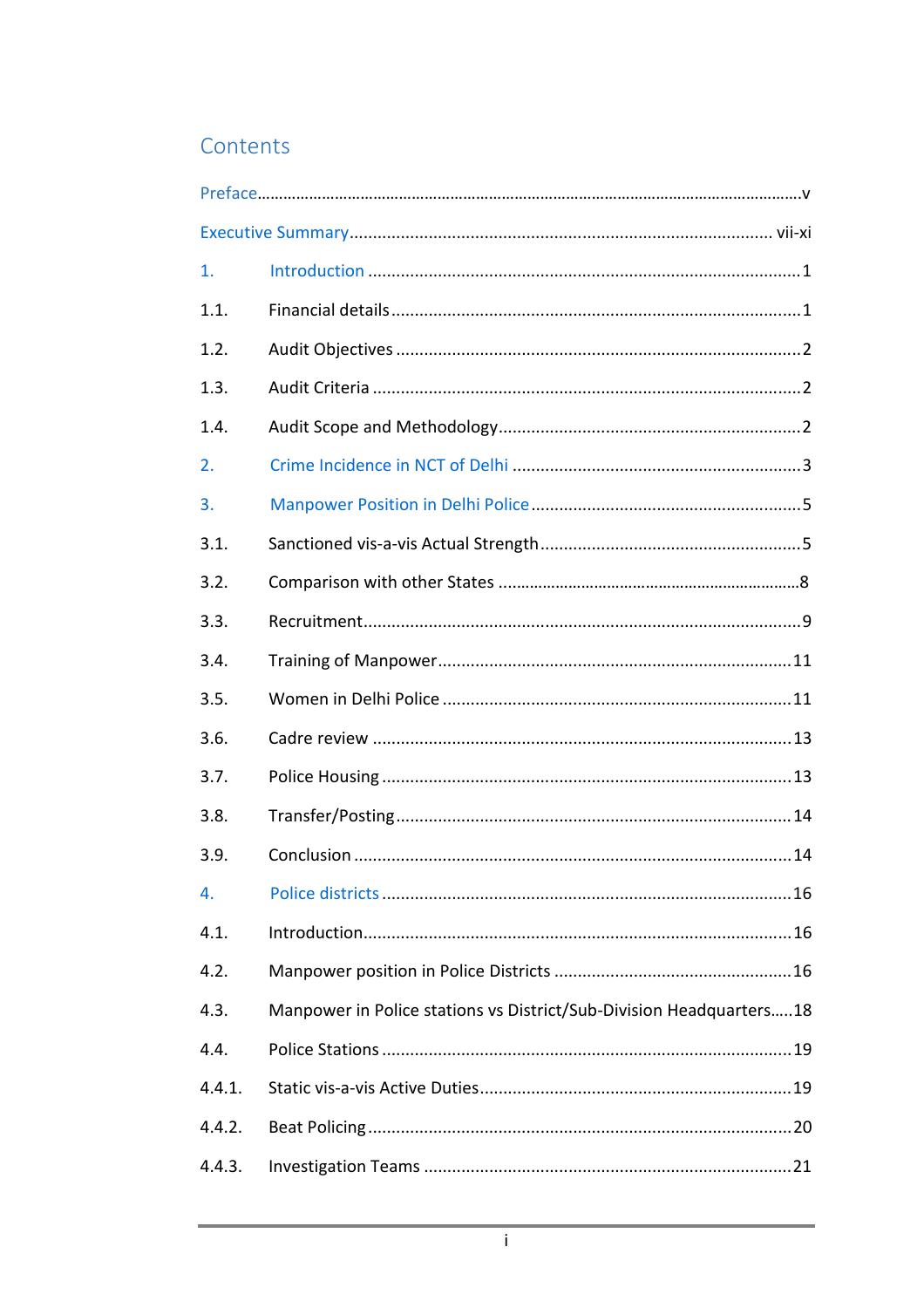| 4.5.   |  |
|--------|--|
| 4.6.   |  |
| 4.7.   |  |
| 4.7.1. |  |
| 4.7.2. |  |
| 5.     |  |
| 5.1.   |  |
| 5.2.   |  |
| 5.2.1. |  |
| 5.2.2. |  |
| 5.2.3. |  |
| 5.3.   |  |
| 5.3.1. |  |
| 5.3.2. |  |
|        |  |
| 5.3.3. |  |
| 5.4.   |  |
| 6.     |  |
| 6.1.   |  |
| 6.2.   |  |
| 6.3.   |  |
| 6.3.1. |  |
| 6.3.2. |  |
| 7.     |  |
| 7.1.   |  |
| 7.2.   |  |
| 7.2.1. |  |
| 7.2.2. |  |